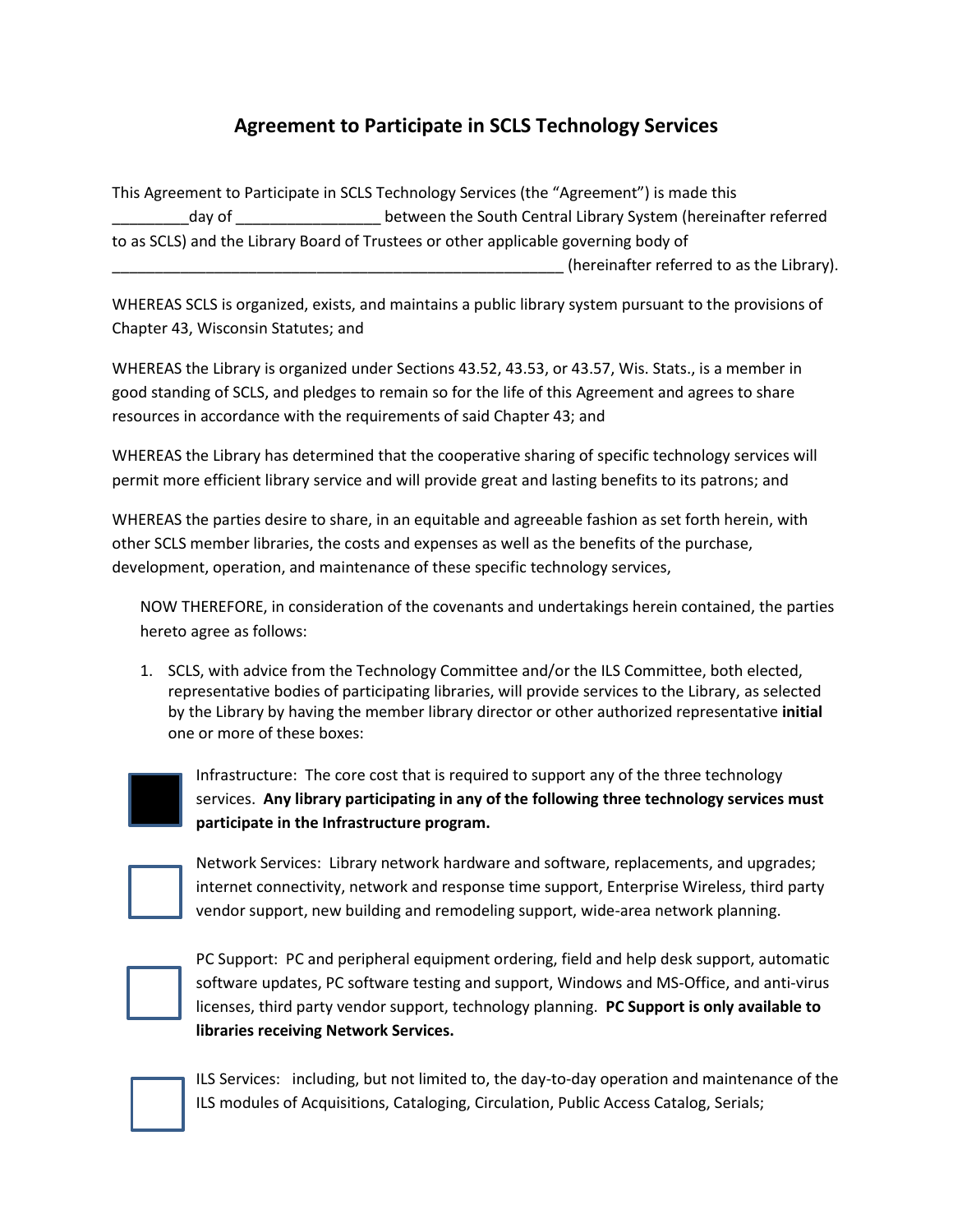development, implementation and support, planning for and coordinating ILS modifications, enhancements and/or replacement; centralized cataloging; required telecommunications; furnishing regular reports to the library. **Network Services are required to receive certain ILS services such as: Crystal Reports, response time troubleshooting and RFID/self-check and sorter response time support, peripheral devices associated with the ILS.**

- 2. The Library will pay a share of the total cost of the specific technology services selected in Section 1 above. The total cost shall include all sums required to cover expenses to be incurred by SCLS during the next year in providing the functionality as selected by the Library, including, without limitation, all operating, maintenance, and contractual expenses, and capital costs such as the purchase of substitutions, replacements, improvements, and additions to the components. Additional PCs, not included in the previous year's count, will be charged a prorated PC maintenance fee for the remainder of the year in which they are purchased. These costs shall be determined through the annual budgeting process, culminating in the adoption of an annual budget by the SCLS System Board of Trustees. The amount of Library's share of costs due under this Agreement will be calculated based on the cost formula adopted by the SCLS Board of Trustees on or before July 1, 2014. Changes may be made to the cost formula in subsequent years by similar action of the SCLS Board of Trustees on or before July 1 of the year preceding the budget year to which the formula will be applied.
- 3. The role of SCLS is limited by its statutory obligations to provide specific technology services to member public libraries within its territory and any contribution to the services offered must be consistent with its statutory responsibilities to support and extend resource sharing.
- 4. SCLS will continue to contribute to the support of services described in this Agreement at an amount and in a manner guided by the Administrative Council and ratified by the SCLS Board of Trustees.
- 5. Libraries participating in any services selected in Section 1 of this Agreement shall vote annually to approve the related fees for the following fiscal year at the All-Directors' meeting held in July. This meeting will be noticed to all parties at least one month before the scheduled date of the meeting. Votes for each service shall be allocated as follows: a maximum of one thousand (1,000) shares or votes shall be allocated to Libraries participating in each service based on their share of the current year's operating budget for that service. A quorum of 51% of the libraries participating in each service controlling 51% of allocated votes must be present in person or by proxy for action to be taken. A super majority of 75% of all votes cast and 75% of the libraries in each service must be present in person or by proxy for passage of the fees. SCLS will not be responsible for performance of services if fees are not approved or timely paid.
- 6. On or before August 1st of each year, the Library will be informed of its share of the cost for each selected service for the calendar year following. Invoices for each year shall be issued by SCLS by January 10 of the year, with total payment due from the Library within sixty days.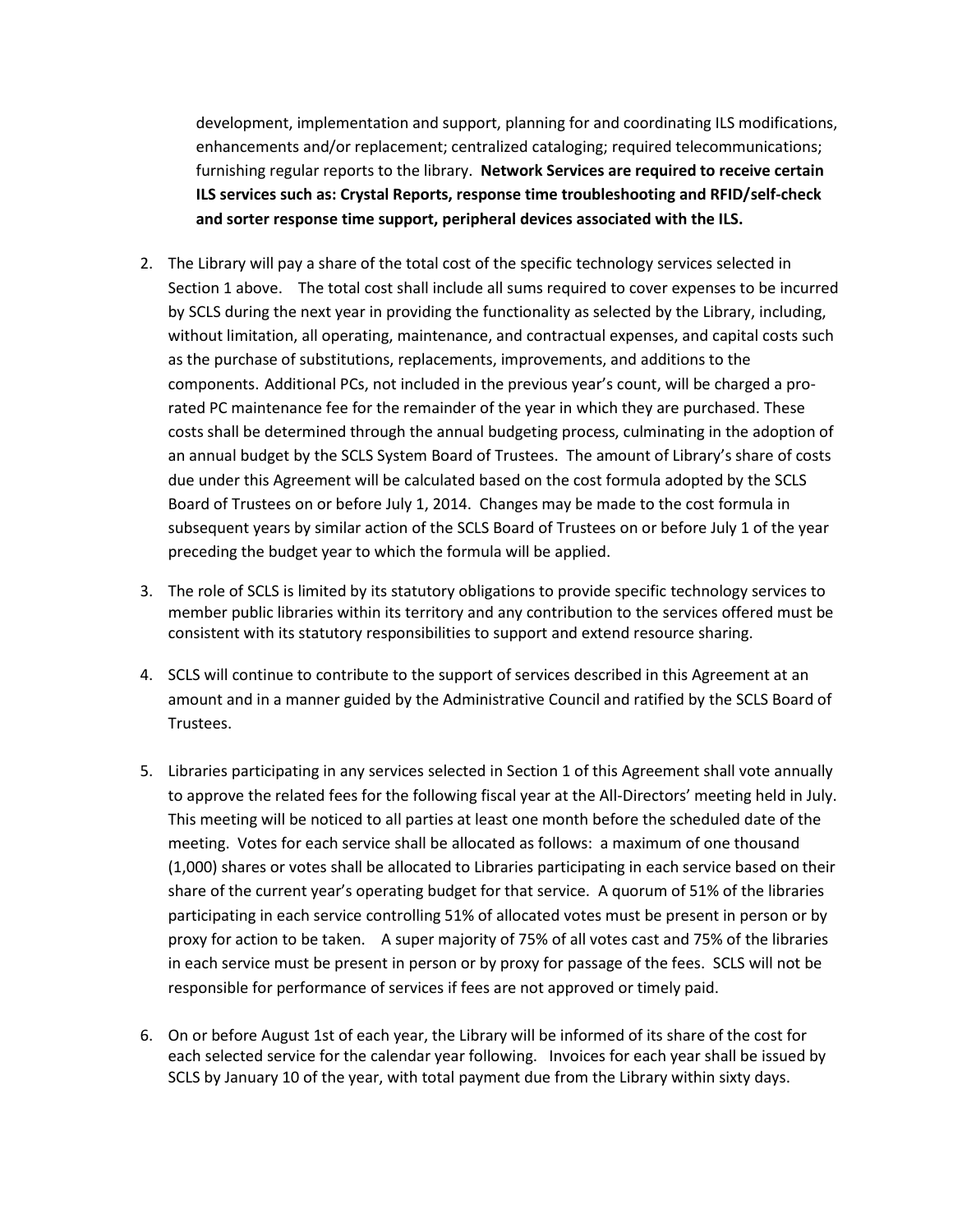- 7. SCLS agrees that all existing or future funds generated by SCLS ILS, Network Services, PC Support, or Infrastructure, including the annual SCLS contribution, will be allocated to that specific service fund. Operating funds not expended in one fiscal year will carry forward for future use, according to its originally-designated purpose. SCLS will receive all interest earnings on deposited funds designated for these services to help offset overhead costs associated with service management. The SCLS policy on investments, adopted by the SCLS Board of Trustees 3/10/2008, governs investment strategy. SCLS agrees to notify the Administrative Council in the event that the SCLS Board of Trustees considers materially amending said policy.
- 8. The ILS Committee will adopt rules and policies for the operation of the ILS. The Technology Committee will adopt rules and policies for the operation of Network Services, PC Support, and Infrastructure. The Library agrees to adhere to the rules and policies applicable to any and all selected services. SCLS may enforce these rules and policies by charging the Library for reasonable costs related to non-compliance or exercise other enforcement measures up to and including cessation of services to the Library.
- 9. SCLS will use its reasonable discretion in delivering all services selected by the Library under this Agreement. SCLS shall have no liability to the Library to the extent arising out of or related to acts taken in its reasonable discretion. ALL SERVICES ARE PROVIDED "AS-IS" WITH NO WARRANTY OF ANY KIND, INCLUDING WITHOUT LIMITATION ANY IMPLIED WARRANTY OF MERCHANTABILITY, FITNESS FOR A PARTICULAR PURPOSE, OR NON-INFRINGEMENT. SCLS WILL NOT BE RESPONSIBLE FOR ANY INCIDENTAL, CONSEQUENTIAL, INDIRECT, PUNITIVE, EXEMPLARY OR SPECIAL DAMAGES ARISING OUT OF OR RELATING TO THE PERFORMANCE OF ANY SERVICES HEREUNDER. UNDER NO CIRCUMSTANCES, INCLUDING WITHOUT LIMITATION ANY NEGLIGENT ACTION OR INACTION OF SCLS OR ITS EMPLOYEES OR AGENTS, WILL SCLS BE RESPONSIBLE FOR, OR INCUR ANY LIABILITY TO, LIBRARY OR ANY THIRD PARTY IN EXCESS OF THE FEES ACTUALLY PAID TO SCLS BY LIBRARY DURING THE THEN-CURRENT YEAR. The parties agree that the limitations of liability set forth in this section and this Agreement represent a reasonable allocation of risk that is necessary for SCLS to be able to provide the services at issue.
- 10. SCLS will use reasonable efforts to compel vendors to comply with contract terms and provide satisfactory performance, and will provide reasonable cooperation to Library to communicate problems or issues to vendors, to the extent allowed under SCLS's contracts with its vendors. NOTWITHSTANDING THE FOREGOING, THE PARTIES AGREE THAT SCLS IS NOT RESPONSIBLE FOR, AND SHALL HAVE NO LIABILITY FOR, THE FAILURE OR LACK OF PERFORMANCE OF ANY VENDOR WITH WHOM IT CONTRACTS TO PROVIDE ANY SERVICES UNDER THIS AGREEMENT, OR ANY ASSOCIATED PRODUCT, SOFTWARE OR EQUIPMENT.
- 11. All data created and stored on the ILS shall remain the shared property of SCLS and the libraries receiving applicable ILS Services for the term of this Agreement. Decisions regarding methods and standards for the creation, maintenance, purging, or archiving of data and/or the ability of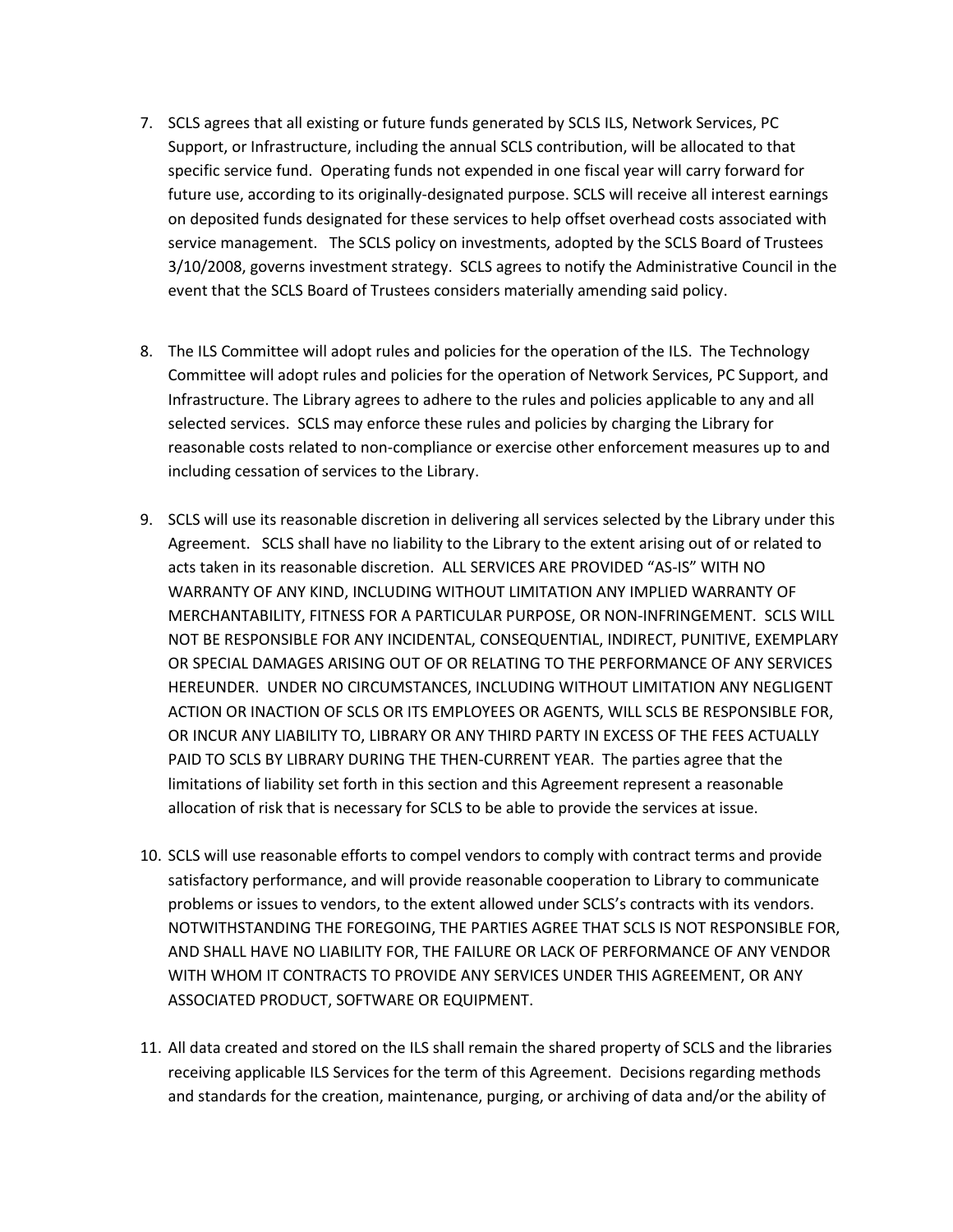member libraries to alter such data shall be made by SCLS, as advised by the ILS Committee, and shall be binding on all participating member libraries. The Library shall have a right to a copy of its own data, provided it reimburses SCLS for the actual cost of extraction and duplication of the data. Upon request from the Library, SCLS will provide an estimate of the cost of extraction and duplication of the data. Library is responsible for backup of its own data and network/systems.

- 12. Except as specifically provided herein with respect to ILS data, SCLS shall have no responsibility or liability for or arising from any loss of data or by Library or arising from any Library equipment, network, or system.
- 13. The purchase price of the remote site components installed at the Library (including but not limited to workstations, printers, and scanners) together with all expenses incurred with their installation, related internal wiring and connections, shall be paid by the Library. The Library holds title to equipment purchased under this section. Minimum standards/specifications for such remote site components shall be established and updated by SCLS, subject to adoption by the Technology Committee.
- 14. Telecommunications equipment purchase, replacement and maintenance shall be managed by SCLS, with payment by Library as applicable.
- 15. The Library will provide written notice to SCLS of any changes in the services selected under this Agreement, with such notice to be provided on or before August 15 of each year, with changes to services to be effective the next calendar year.
- 16. This Agreement shall remain in force and shall be automatically renewed and extended for terms of one year indefinitely, unless and until terminated by either party. Either party may withdraw from participation in this Agreement effective as of the end of any calendar year by notifying the other party in writing by August 15 of that year. If SCLS ILS services are terminated, the Library agrees to return all borrowed materials to the owning library or pay the respective replacement costs to the owning library and to pay SCLS for the actual cost of purging data unique to that library from the SCLS ILS and for reconciling any transactions (including but not limited to holds). Upon request from the Library, SCLS will provide an estimate of costs associated with purging the data and reconciliation of transactions. If SCLS Network Services are terminated, the Library agrees to pay SCLS the actual costs of any telecommunications contracts which provide connectivity to the Library and whose terms extend beyond the withdrawal date.
- 17. Should SCLS withdraw from participation in this Agreement, SCLS agrees that any unspent funds accumulated for the operation or development of Infrastructure, Network Services, PC Support and/or ILS Services will be turned over to an organization, or organizations as agreed by all current participating members using the voting structure and methodology established in section 5.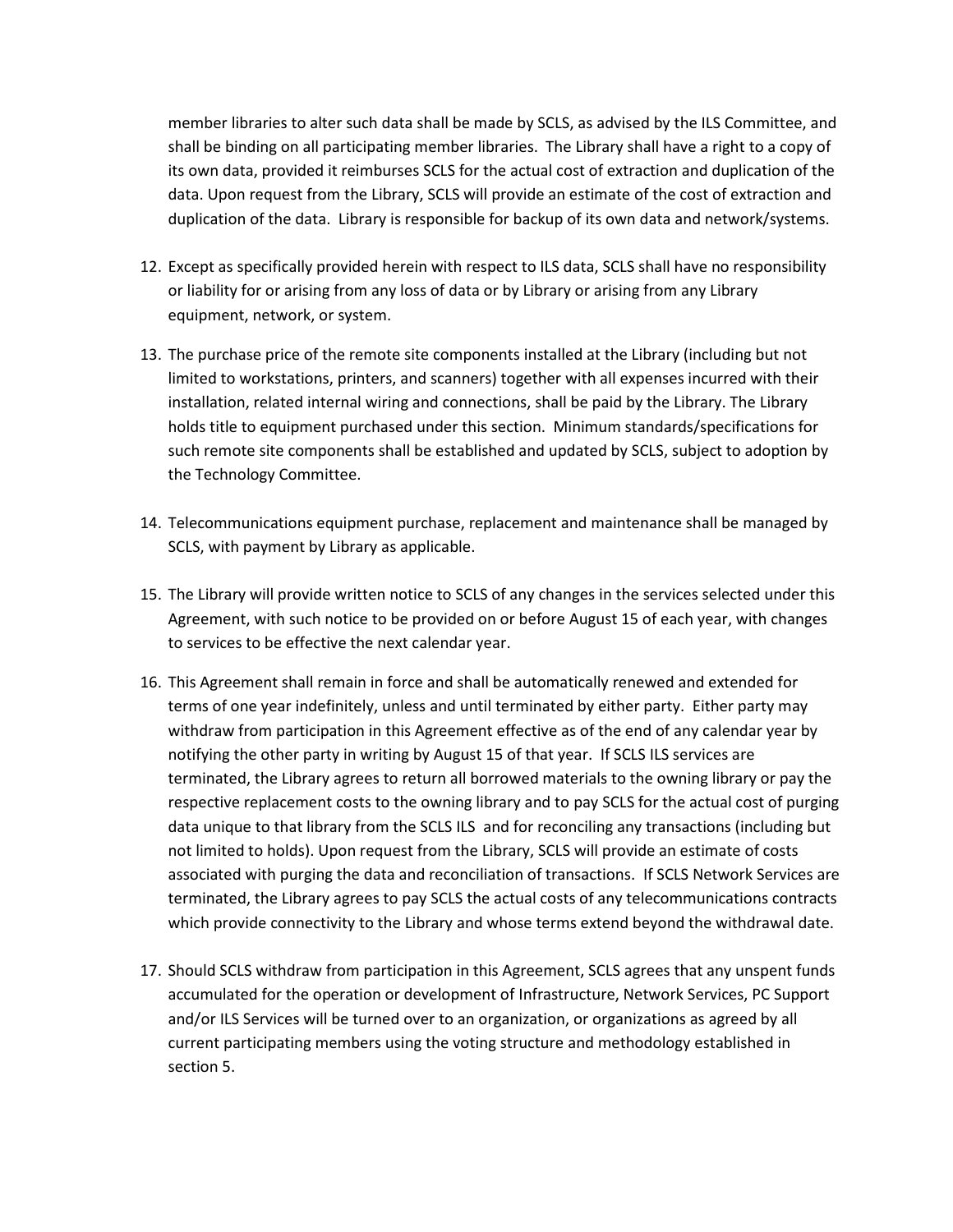- 18. The Library's services selected under this Agreement may be terminated by SCLS, with consent of the Administrative Council, for failure to adhere to the terms of this Agreement.
- 19. SCLS, in consultation with the Administrative Council, shall review this Agreement annually. Amendments, once proposed by the Administrative Council and adopted by the SCLS Board of Trustees, will be incorporated into a new contract that will be offered to the Library by August 1<sup>st</sup> to be effective as of the next renewal term.
- 20. Nothing in this Agreement waives the rights or protections of either party granted in Section 893.80 of Wisconsin State Statutes, or any other statute, law, or regulation.
- 21. This Agreement represents the complete agreement of the parties, and supersedes any written or oral communications relating to the subject matter hereof unless expressly incorporated herein by reference.

[*Signature page follows*]